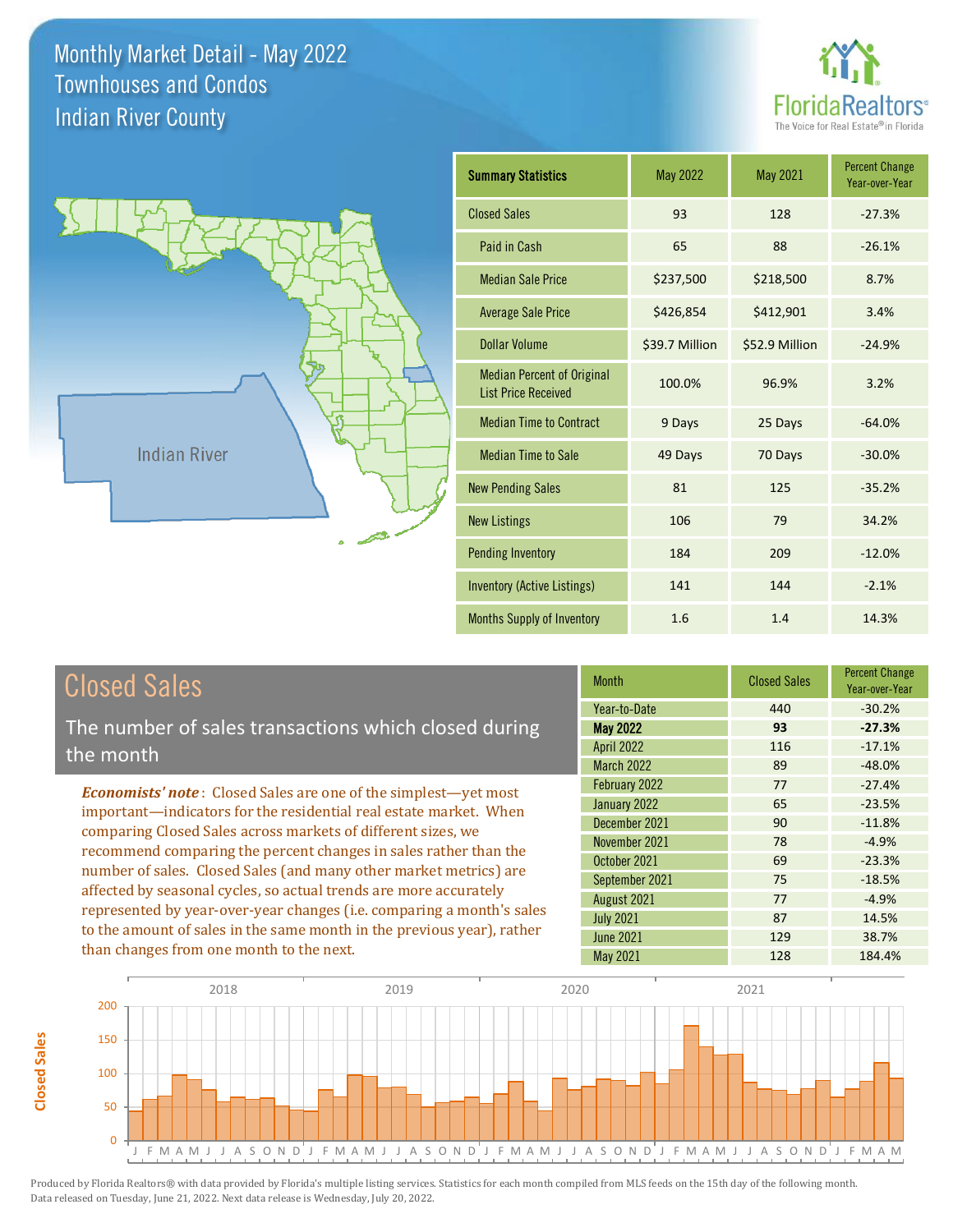

| Cash Sales                                                                                                                   | <b>Month</b>                   | <b>Cash Sales</b> | <b>Percent Change</b><br>Year-over-Year |
|------------------------------------------------------------------------------------------------------------------------------|--------------------------------|-------------------|-----------------------------------------|
|                                                                                                                              | Year-to-Date                   | 312               | $-25.7%$                                |
| The number of Closed Sales during the month in which                                                                         | <b>May 2022</b>                | 65                | $-26.1%$                                |
| buyers exclusively paid in cash                                                                                              | <b>April 2022</b>              | 90                | $-3.2%$                                 |
|                                                                                                                              | <b>March 2022</b>              | 55                | $-50.0\%$                               |
|                                                                                                                              | February 2022                  | 52                | $-25.7%$                                |
|                                                                                                                              | January 2022                   | 50                | $-15.3%$                                |
| <b>Economists' note:</b> Cash Sales can be a useful indicator of the extent to                                               | December 2021                  | 63                | 0.0%                                    |
| which investors are participating in the market. Why? Investors are                                                          | November 2021                  | 55                | 5.8%                                    |
| far more likely to have the funds to purchase a home available up front,                                                     | October 2021                   | 48                | $-4.0%$                                 |
| $\mathbf{1}$ , and a set of $\mathbf{1}$ , and a set of $\mathbf{1}$ , and a set of $\mathbf{1}$ , and a set of $\mathbf{1}$ | $0 \quad 1 \quad 1 \quad 0001$ | $-2$              | $\sim$ $\sim$ $\sim$                    |

whereas the typical homebuyer requires a mortgage or some other form of financing. There are, of course, many possible exceptions, so this statistic should be interpreted with care.

|                   |     | Year-over-Year |
|-------------------|-----|----------------|
| Year-to-Date      | 312 | $-25.7%$       |
| <b>May 2022</b>   | 65  | $-26.1%$       |
| <b>April 2022</b> | 90  | $-3.2%$        |
| <b>March 2022</b> | 55  | $-50.0%$       |
| February 2022     | 52  | $-25.7%$       |
| January 2022      | 50  | $-15.3%$       |
| December 2021     | 63  | 0.0%           |
| November 2021     | 55  | 5.8%           |
| October 2021      | 48  | $-4.0%$        |
| September 2021    | 52  | $-8.8%$        |
| August 2021       | 52  | $-10.3%$       |
| <b>July 2021</b>  | 69  | 38.0%          |
| <b>June 2021</b>  | 90  | 60.7%          |
| May 2021          | 88  | 238.5%         |



## Cash Sales as a Percentage of Closed Sales

The percentage of Closed Sales during the month which were Cash Sales

*Economists' note* : This statistic is simply another way of viewing Cash Sales. The remaining percentages of Closed Sales (i.e. those not paid fully in cash) each month involved some sort of financing, such as mortgages, owner/seller financing, assumed loans, etc.

| <b>Month</b>      | <b>Percent of Closed</b><br>Sales Paid in Cash | <b>Percent Change</b><br>Year-over-Year |
|-------------------|------------------------------------------------|-----------------------------------------|
| Year-to-Date      | 70.9%                                          | 6.3%                                    |
| <b>May 2022</b>   | 69.9%                                          | 1.6%                                    |
| <b>April 2022</b> | 77.6%                                          | 16.9%                                   |
| <b>March 2022</b> | 61.8%                                          | $-3.9%$                                 |
| February 2022     | 67.5%                                          | 2.3%                                    |
| January 2022      | 76.9%                                          | 10.8%                                   |
| December 2021     | 70.0%                                          | 13.3%                                   |
| November 2021     | 70.5%                                          | 11.2%                                   |
| October 2021      | 69.6%                                          | 25.2%                                   |
| September 2021    | 69.3%                                          | 11.8%                                   |
| August 2021       | 67.5%                                          | $-5.7%$                                 |
| <b>July 2021</b>  | 79.3%                                          | 20.5%                                   |
| <b>June 2021</b>  | 69.8%                                          | 15.9%                                   |
| <b>May 2021</b>   | 68.8%                                          | 19.0%                                   |

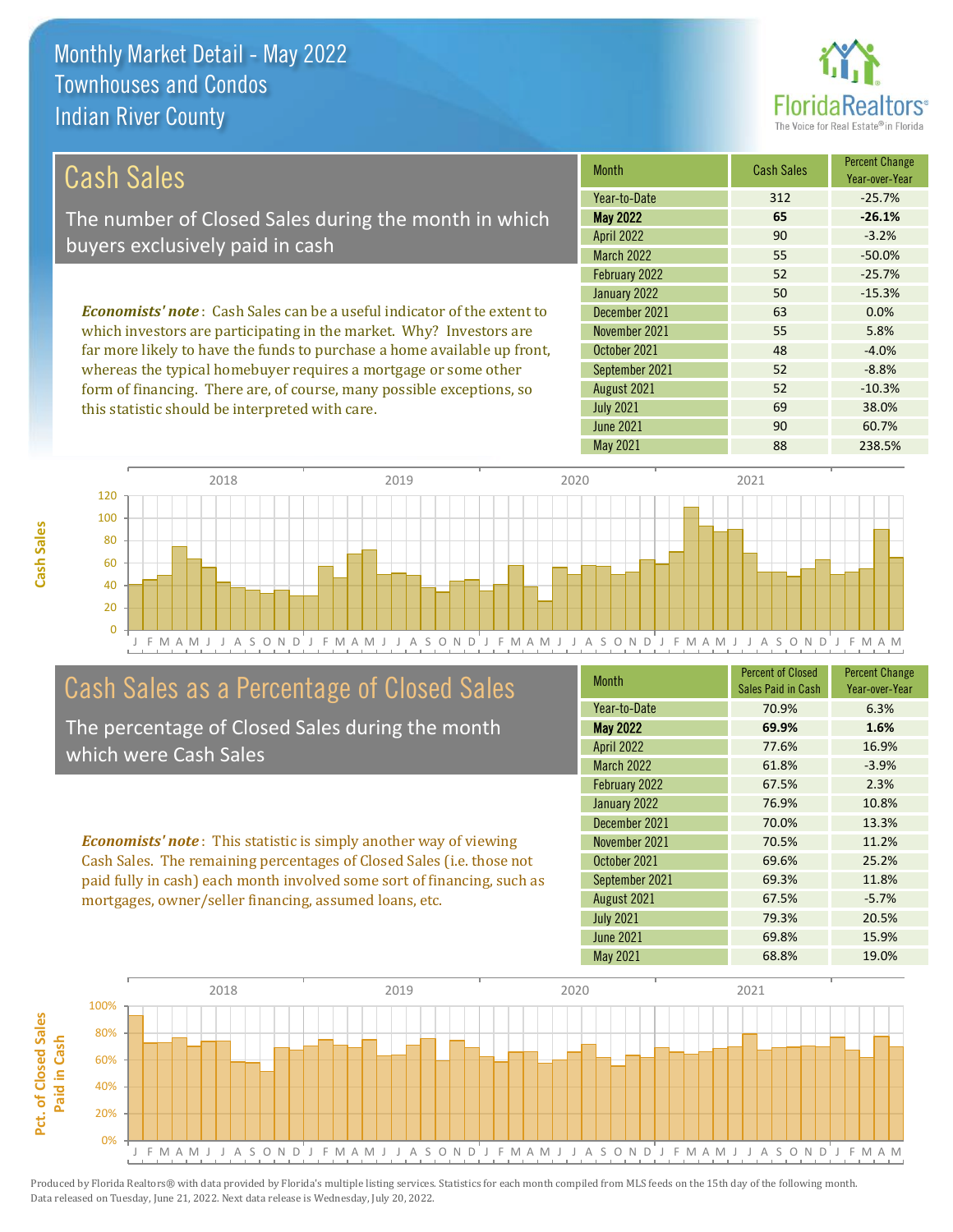

## Median Sale Price

The median sale price reported for the month (i.e. 50% of sales were above and 50% of sales were below)

*Economists' note* : Median Sale Price is our preferred summary statistic for price activity because, unlike Average Sale Price, Median Sale Price is not sensitive to high sale prices for small numbers of homes that may not be characteristic of the market area. Keep in mind that median price trends over time are not always solely caused by changes in the general value of local real estate. Median sale price only reflects the values of the homes that *sold* each month, and the mix of the types of homes that sell can change over time.

| <b>Month</b>      | <b>Median Sale Price</b> | <b>Percent Change</b><br>Year-over-Year |
|-------------------|--------------------------|-----------------------------------------|
| Year-to-Date      | \$237,500                | 32.7%                                   |
| <b>May 2022</b>   | \$237,500                | 8.7%                                    |
| <b>April 2022</b> | \$250,000                | 20.8%                                   |
| <b>March 2022</b> | \$228,000                | 30.3%                                   |
| February 2022     | \$227,900                | 51.9%                                   |
| January 2022      | \$235,000                | 23.7%                                   |
| December 2021     | \$231,000                | 33.3%                                   |
| November 2021     | \$190,000                | 18.8%                                   |
| October 2021      | \$190,000                | 24.2%                                   |
| September 2021    | \$200,000                | 1.0%                                    |
| August 2021       | \$210,000                | 34.6%                                   |
| <b>July 2021</b>  | \$188,900                | $-6.3%$                                 |
| <b>June 2021</b>  | \$230,000                | 39.4%                                   |
| <b>May 2021</b>   | \$218,500                | 39.3%                                   |



### Average Sale Price

The average sale price reported for the month (i.e. total sales in dollars divided by the number of sales)

*Economists' note* : Usually, we prefer Median Sale Price over Average Sale Price as a summary statistic for home prices. However, Average Sale Price does have its uses—particularly when it is analyzed alongside the Median Sale Price. For one, the relative difference between the two statistics can provide some insight into the market for higher-end homes in an area.

| <b>Month</b>      | <b>Average Sale Price</b> | <b>Percent Change</b><br>Year-over-Year |
|-------------------|---------------------------|-----------------------------------------|
| Year-to-Date      | \$401,931                 | 23.5%                                   |
| <b>May 2022</b>   | \$426,854                 | 3.4%                                    |
| <b>April 2022</b> | \$396,038                 | 29.1%                                   |
| <b>March 2022</b> | \$427,539                 | 32.9%                                   |
| February 2022     | \$329,867                 | 23.0%                                   |
| January 2022      | \$427,094                 | 40.5%                                   |
| December 2021     | \$390,966                 | 44.0%                                   |
| November 2021     | \$299,001                 | 2.6%                                    |
| October 2021      | \$314,052                 | 32.2%                                   |
| September 2021    | \$299,032                 | 24.4%                                   |
| August 2021       | \$298,192                 | 26.8%                                   |
| <b>July 2021</b>  | \$321,494                 | 17.0%                                   |
| <b>June 2021</b>  | \$392,673                 | 54.4%                                   |
| May 2021          | \$412,901                 | 102.7%                                  |



Produced by Florida Realtors® with data provided by Florida's multiple listing services. Statistics for each month compiled from MLS feeds on the 15th day of the following month. Data released on Tuesday, June 21, 2022. Next data release is Wednesday, July 20, 2022.

**Average Sale Price**

**Average Sale Price**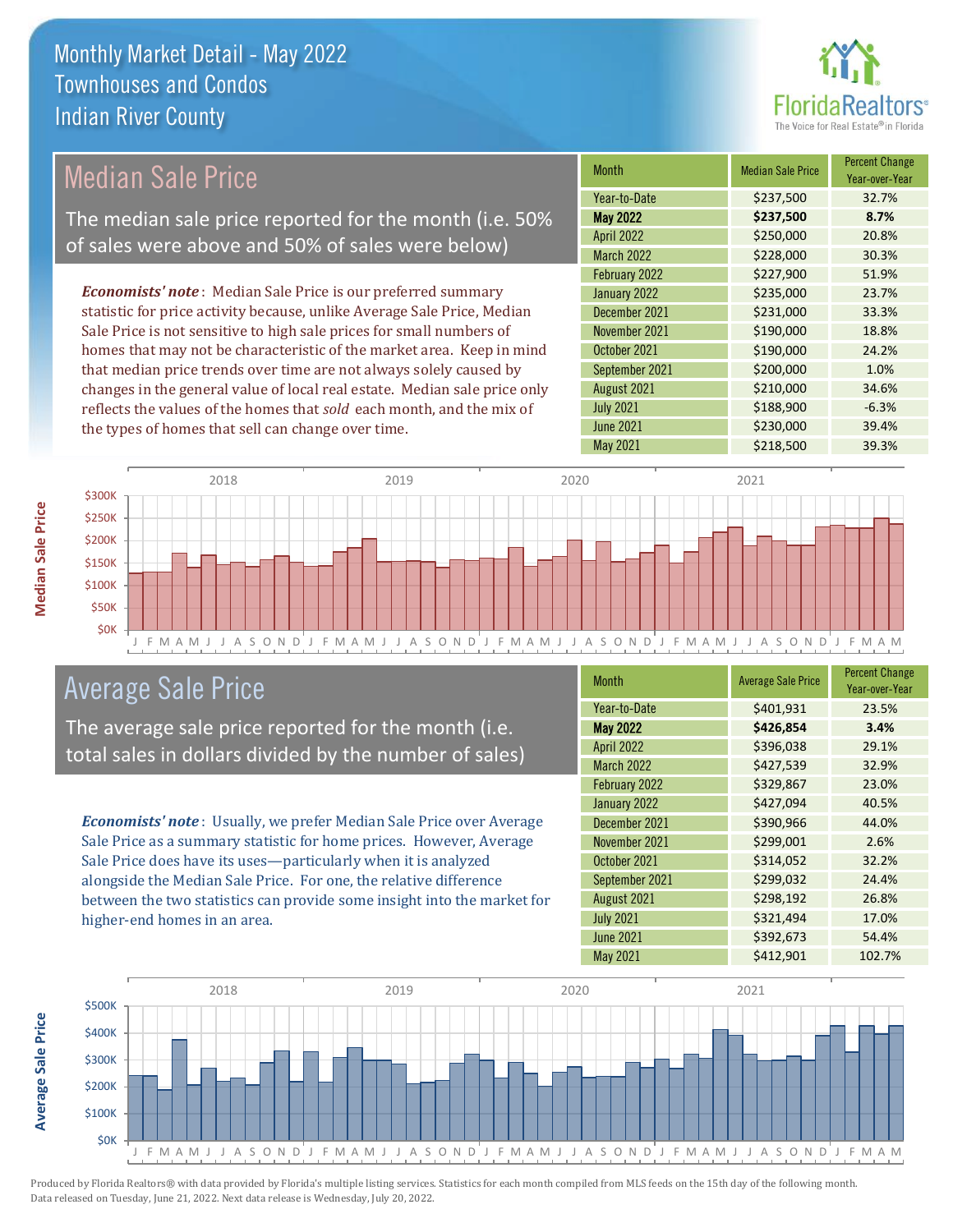

#### ollar Volume

The sum of the sale prices for all sales which closed during the month

*Economists' note* : Dollar Volume is simply the sum of all sale prices in a given time period, and can quickly be calculated by multiplying Closed Sales by Average Sale Price. It is a strong indicator of the health of the real estate industry in a market, and is of particular interest to real estate professionals, investors, analysts, and government agencies. Potential home sellers and home buyers, on the other hand, will likely be better served by paying attention to trends in the two components of Dollar Volume (i.e. sales and prices) individually.

| <b>Month</b>      | Dollar Volume   | <b>Percent Change</b><br>Year-over-Year |
|-------------------|-----------------|-----------------------------------------|
| Year-to-Date      | \$176.8 Million | $-13.8%$                                |
| <b>May 2022</b>   | \$39.7 Million  | $-24.9%$                                |
| <b>April 2022</b> | \$45.9 Million  | 7.0%                                    |
| <b>March 2022</b> | \$38.1 Million  | $-30.8%$                                |
| February 2022     | \$25.4 Million  | $-10.7%$                                |
| January 2022      | \$27.8 Million  | 7.5%                                    |
| December 2021     | \$35.2 Million  | 27.1%                                   |
| November 2021     | \$23.3 Million  | $-2.4%$                                 |
| October 2021      | \$21.7 Million  | 1.4%                                    |
| September 2021    | \$22.4 Million  | 1.4%                                    |
| August 2021       | \$23.0 Million  | 20.5%                                   |
| <b>July 2021</b>  | \$28.0 Million  | 33.9%                                   |
| <b>June 2021</b>  | \$50.7 Million  | 114.2%                                  |
| <b>May 2021</b>   | \$52.9 Million  | 476.4%                                  |



## Median Percent of Original List Price Received

The median of the sale price (as a percentage of the original list price) across all properties selling during the month

*Economists' note* : The Median Percent of Original List Price Received is useful as an indicator of market recovery, since it typically rises as buyers realize that the market may be moving away from them and they need to match the selling price (or better it) in order to get a contract on the house. This is usually the last measure to indicate a market has shifted from down to up, so it is what we would call a *lagging* indicator.

| <b>Month</b>      | Med. Pct. of Orig.<br><b>List Price Received</b> | <b>Percent Change</b><br>Year-over-Year |
|-------------------|--------------------------------------------------|-----------------------------------------|
| Year-to-Date      | 100.0%                                           | 3.6%                                    |
| <b>May 2022</b>   | 100.0%                                           | 3.2%                                    |
| <b>April 2022</b> | 100.0%                                           | 2.9%                                    |
| March 2022        | 100.0%                                           | 3.2%                                    |
| February 2022     | 100.0%                                           | 5.2%                                    |
| January 2022      | 99.1%                                            | 4.3%                                    |
| December 2021     | 100.0%                                           | 7.3%                                    |
| November 2021     | 99.5%                                            | 4.3%                                    |
| October 2021      | 98.6%                                            | 4.1%                                    |
| September 2021    | 100.0%                                           | 9.4%                                    |
| August 2021       | 97.9%                                            | 4.9%                                    |
| <b>July 2021</b>  | 98.3%                                            | 5.2%                                    |
| <b>June 2021</b>  | 97.5%                                            | 5.3%                                    |
| May 2021          | 96.9%                                            | 2.6%                                    |

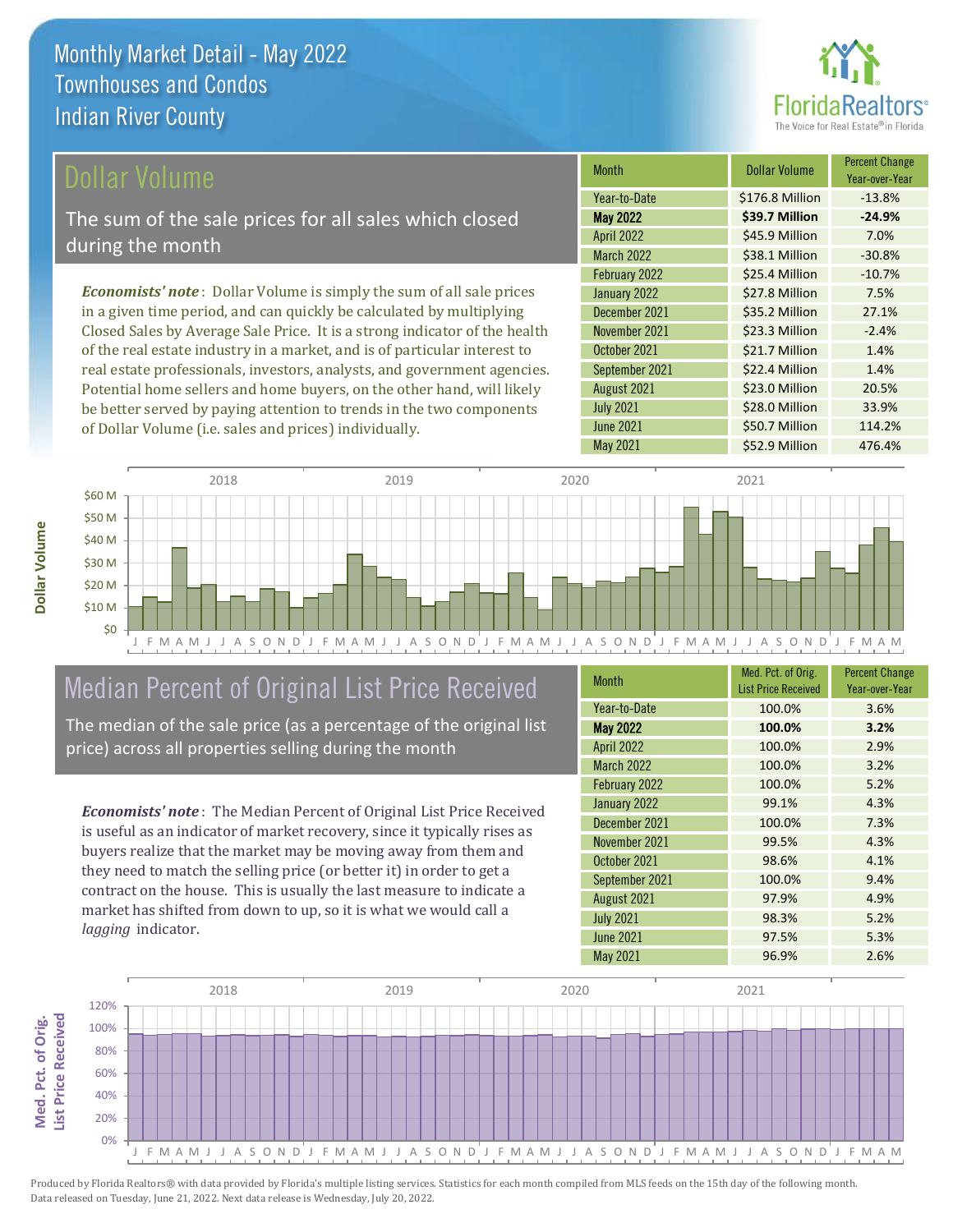

## Median Time to Contract

The median number of days between the listing date and contract date for all Closed Sales during the month

*Economists' note* : Like Time to Sale, Time to Contract is a measure of the length of the home selling process calculated for sales which closed during the month. The difference is that Time to Contract measures the number of days between the initial listing of a property and the signing of the contract which eventually led to the closing of the sale. When the gap between Median Time to Contract and Median Time to Sale grows, it is usually a sign of longer closing times and/or declining numbers of cash sales.

| <b>Month</b>      | <b>Median Time to</b><br>Contract | <b>Percent Change</b><br>Year-over-Year |
|-------------------|-----------------------------------|-----------------------------------------|
| Year-to-Date      | 12 Days                           | $-67.6%$                                |
| <b>May 2022</b>   | 9 Days                            | $-64.0%$                                |
| <b>April 2022</b> | 10 Days                           | $-65.5%$                                |
| <b>March 2022</b> | 15 Days                           | $-54.5%$                                |
| February 2022     | 15 Days                           | $-73.7%$                                |
| January 2022      | 11 Days                           | $-73.2%$                                |
| December 2021     | 15 Days                           | $-84.5%$                                |
| November 2021     | 16 Days                           | $-82.6%$                                |
| October 2021      | 17 Days                           | $-79.0%$                                |
| September 2021    | 8 Days                            | $-88.9%$                                |
| August 2021       | 16 Days                           | $-80.5%$                                |
| <b>July 2021</b>  | 21 Days                           | $-79.4%$                                |
| <b>June 2021</b>  | 25 Days                           | $-74.5%$                                |
| <b>May 2021</b>   | 25 Days                           | $-44.4%$                                |



### Median Time to Sale

**Median Time to Contract**

**Median Time to** 

The median number of days between the listing date and closing date for all Closed Sales during the month

*Economists' note* : Time to Sale is a measure of the length of the home selling process, calculated as the number of days between the initial listing of a property and the closing of the sale. *Median* Time to Sale is the amount of time the "middle" property selling this month was on the market. That is, 50% of homes selling this month took *less* time to sell, and 50% of homes took *more* time to sell. Median Time to Sale gives a more accurate picture than Average Time to Sale, which can be skewed upward by small numbers of properties taking an abnormally long time to sell.

| Month             | <b>Median Time to Sale</b> | <b>Percent Change</b><br>Year-over-Year |
|-------------------|----------------------------|-----------------------------------------|
| Year-to-Date      | 50 Days                    | $-34.2%$                                |
| <b>May 2022</b>   | 49 Days                    | $-30.0%$                                |
| <b>April 2022</b> | 50 Days                    | $-32.4%$                                |
| <b>March 2022</b> | 54 Days                    | $-26.0%$                                |
| February 2022     | 51 Days                    | $-45.2%$                                |
| January 2022      | 52 Days                    | $-31.6%$                                |
| December 2021     | 57 Days                    | $-59.6%$                                |
| November 2021     | 57 Days                    | $-56.2%$                                |
| October 2021      | 57 Days                    | $-48.6%$                                |
| September 2021    | 45 Days                    | $-56.7%$                                |
| August 2021       | 57 Days                    | $-54.0%$                                |
| <b>July 2021</b>  | 58 Days                    | $-62.1%$                                |
| <b>June 2021</b>  | 60 Days                    | $-55.2%$                                |
| May 2021          | 70 Days                    | $-13.6%$                                |

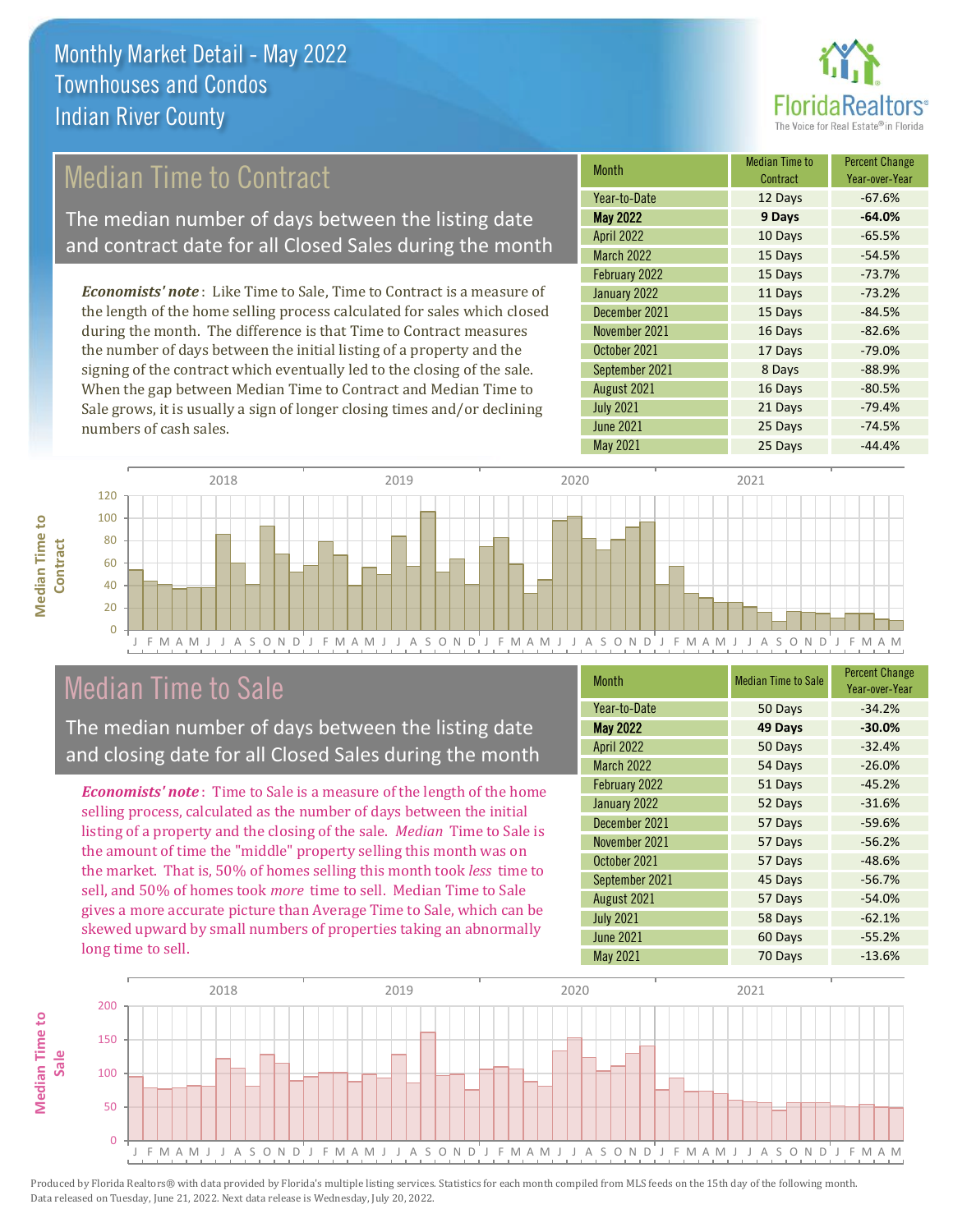distressed properties for sale.



| <b>New Pending Sales</b>                                                       | <b>Month</b>      | <b>New Pending Sales</b> | <b>Percent Change</b><br>Year-over-Year |
|--------------------------------------------------------------------------------|-------------------|--------------------------|-----------------------------------------|
|                                                                                | Year-to-Date      | 503                      | $-30.5%$                                |
| The number of listed properties that went under                                | <b>May 2022</b>   | 81                       | $-35.2%$                                |
| contract during the month                                                      | <b>April 2022</b> | 112                      | $-8.2%$                                 |
|                                                                                | <b>March 2022</b> | 118                      | $-28.5%$                                |
|                                                                                | February 2022     | 92                       | $-39.9%$                                |
| <b>Economists' note</b> : Because of the typical length of time it takes for a | January 2022      | 100                      | $-37.1%$                                |
| sale to close, economists consider Pending Sales to be a decent                | December 2021     | 77                       | $-25.2%$                                |
| indicator of potential future Closed Sales. It is important to bear in         | November 2021     | 87                       | $-8.4%$                                 |
| mind, however, that not all Pending Sales will be closed successfully.         | October 2021      | 95                       | $-8.7%$                                 |
| So, the effectiveness of Pending Sales as a future indicator of Closed         | September 2021    | 79                       | $-17.7%$                                |
| Sales is susceptible to changes in market conditions such as the               | August 2021       | 96                       | 10.3%                                   |



## New Listings

The number of properties put onto the market during the month

availability of financing for homebuyers and the inventory of

*Economists' note* : New Listings tend to rise in delayed response to increasing prices, so they are often seen as a lagging indicator of market health. As prices rise, potential sellers raise their estimations of value—and in the most recent cycle, rising prices have freed up many potential sellers who were previously underwater on their mortgages. Note that in our calculations, we take care to not include properties that were recently taken off the market and quickly relisted, since these are not really *new* listings.

| <b>Month</b>      | <b>New Listings</b> | <b>Percent Change</b><br>Year-over-Year |
|-------------------|---------------------|-----------------------------------------|
| Year-to-Date      | 535                 | $-10.2%$                                |
| <b>May 2022</b>   | 106                 | 34.2%                                   |
| <b>April 2022</b> | 110                 | $-11.3%$                                |
| <b>March 2022</b> | 145                 | 16.0%                                   |
| February 2022     | 102                 | $-15.7%$                                |
| January 2022      | 72                  | $-51.0%$                                |
| December 2021     | 86                  | 4.9%                                    |
| November 2021     | 73                  | $-25.5%$                                |
| October 2021      | 83                  | $-11.7%$                                |
| September 2021    | 84                  | $-1.2%$                                 |
| August 2021       | 95                  | 37.7%                                   |
| <b>July 2021</b>  | 66                  | $-27.5%$                                |
| <b>June 2021</b>  | 92                  | $-7.1%$                                 |
| <b>May 2021</b>   | 79                  | $-49.7%$                                |

July 2021 **70** -13.6% June 2021 **86** -7.5%



Produced by Florida Realtors® with data provided by Florida's multiple listing services. Statistics for each month compiled from MLS feeds on the 15th day of the following month. Data released on Tuesday, June 21, 2022. Next data release is Wednesday, July 20, 2022.

**New Listings**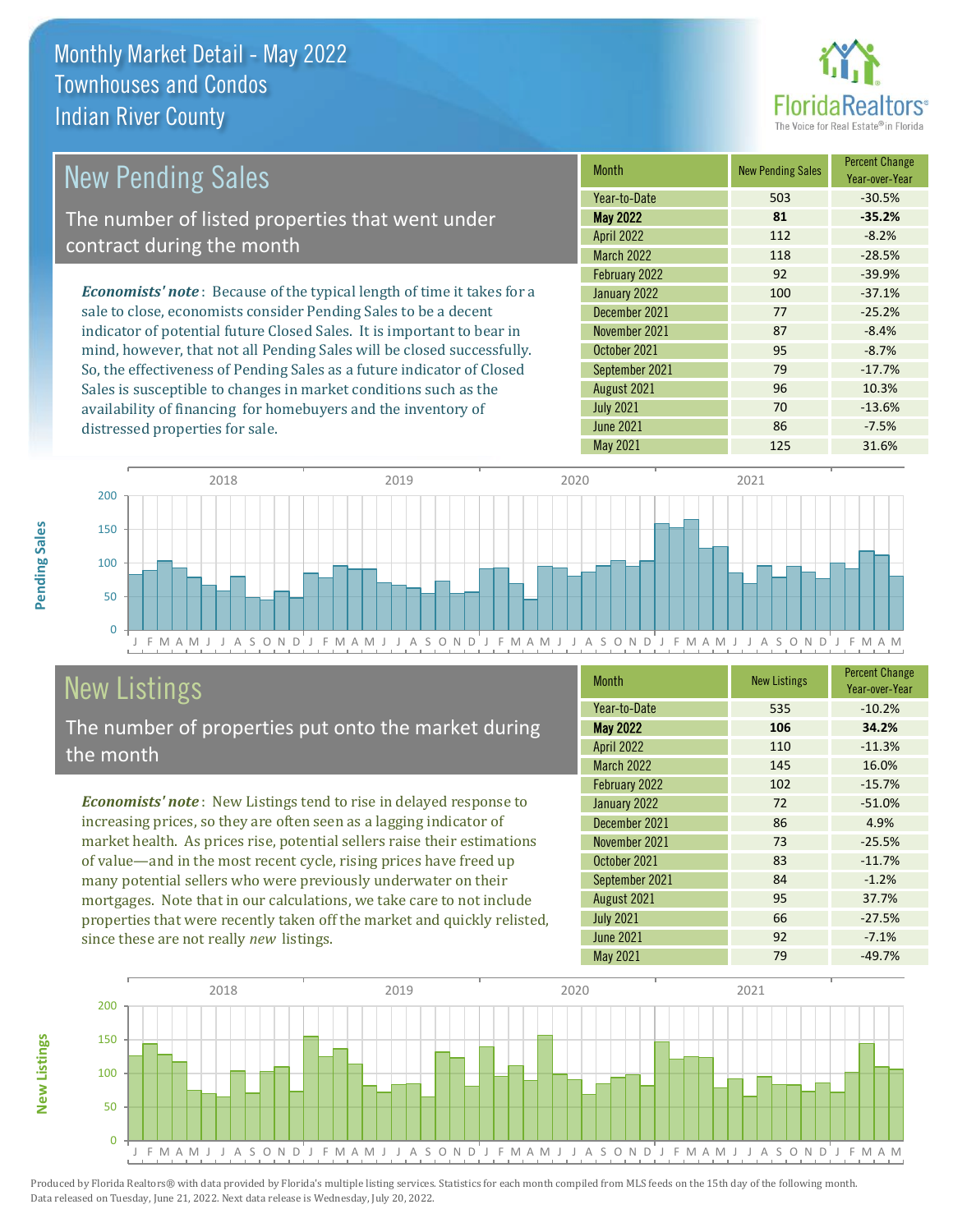

# Inventory (Active Listings)

The number of property listings active at the end of the month

*Economists' note* : There are a number of ways to define and calculate Inventory. Our method is to simply count the number of active listings on the last day of the month, and hold this number to compare with the same month the following year. Inventory rises when New Listings are outpacing the number of listings that go off-market (regardless of whether they actually sell). Likewise, it falls when New Listings aren't keeping up with the rate at which homes are going off-market.

| <b>Month</b>             | Inventory | <b>Percent Change</b><br>Year-over-Year |
|--------------------------|-----------|-----------------------------------------|
| <b>YTD (Monthly Avg)</b> | 105       | $-54.3%$                                |
| <b>May 2022</b>          | 141       | $-2.1%$                                 |
| <b>April 2022</b>        | 103       | $-45.8%$                                |
| <b>March 2022</b>        | 106       | $-50.9%$                                |
| February 2022            | 94        | $-66.2%$                                |
| January 2022             | 82        | $-74.5%$                                |
| December 2021            | 107       | $-69.7%$                                |
| November 2021            | 105       | $-72.9%$                                |
| October 2021             | 113       | $-71.0%$                                |
| September 2021           | 130       | $-67.7%$                                |
| August 2021              | 123       | $-71.0%$                                |
| <b>July 2021</b>         | 125       | $-74.4%$                                |
| <b>June 2021</b>         | 136       | $-73.2%$                                |
| May 2021                 | 144       | $-74.5%$                                |



## Months Supply of Inventory

An estimate of the number of months it will take to deplete the current Inventory given recent sales rates

*Economists' note* : MSI is a useful indicator of market conditions. The benchmark for a balanced market (favoring neither buyer nor seller) is 5.5 months of inventory. Anything higher is traditionally a buyers' market, and anything lower is a sellers' market. There is no single accepted way of calculating MSI. A common method is to divide current Inventory by the most recent month's Closed Sales count, but this count is a usually poor predictor of future Closed Sales due to seasonal cycles. To eliminate seasonal effects, we use the 12-month average of monthly Closed Sales instead.

| <b>Month</b>             | <b>Months Supply</b> | <b>Percent Change</b><br>Year-over-Year |
|--------------------------|----------------------|-----------------------------------------|
| <b>YTD (Monthly Avg)</b> | 1.1                  | $-57.7%$                                |
| <b>May 2022</b>          | 1.6                  | 14.3%                                   |
| <b>April 2022</b>        | 1.1                  | $-45.0%$                                |
| <b>March 2022</b>        | 1.2                  | $-50.0%$                                |
| February 2022            | 1.0                  | $-69.7%$                                |
| January 2022             | 0.8                  | $-80.0%$                                |
| December 2021            | 1.0                  | $-77.8%$                                |
| November 2021            | 1.0                  | $-80.8%$                                |
| October 2021             | 1.1                  | $-79.2%$                                |
| September 2021           | 1.2                  | $-79.3%$                                |
| August 2021              | 1.1                  | $-82.8%$                                |
| <b>July 2021</b>         | 1.2                  | $-83.8%$                                |
| <b>June 2021</b>         | 1.3                  | $-83.1%$                                |
| <b>May 2021</b>          | 1.4                  | $-83.9%$                                |

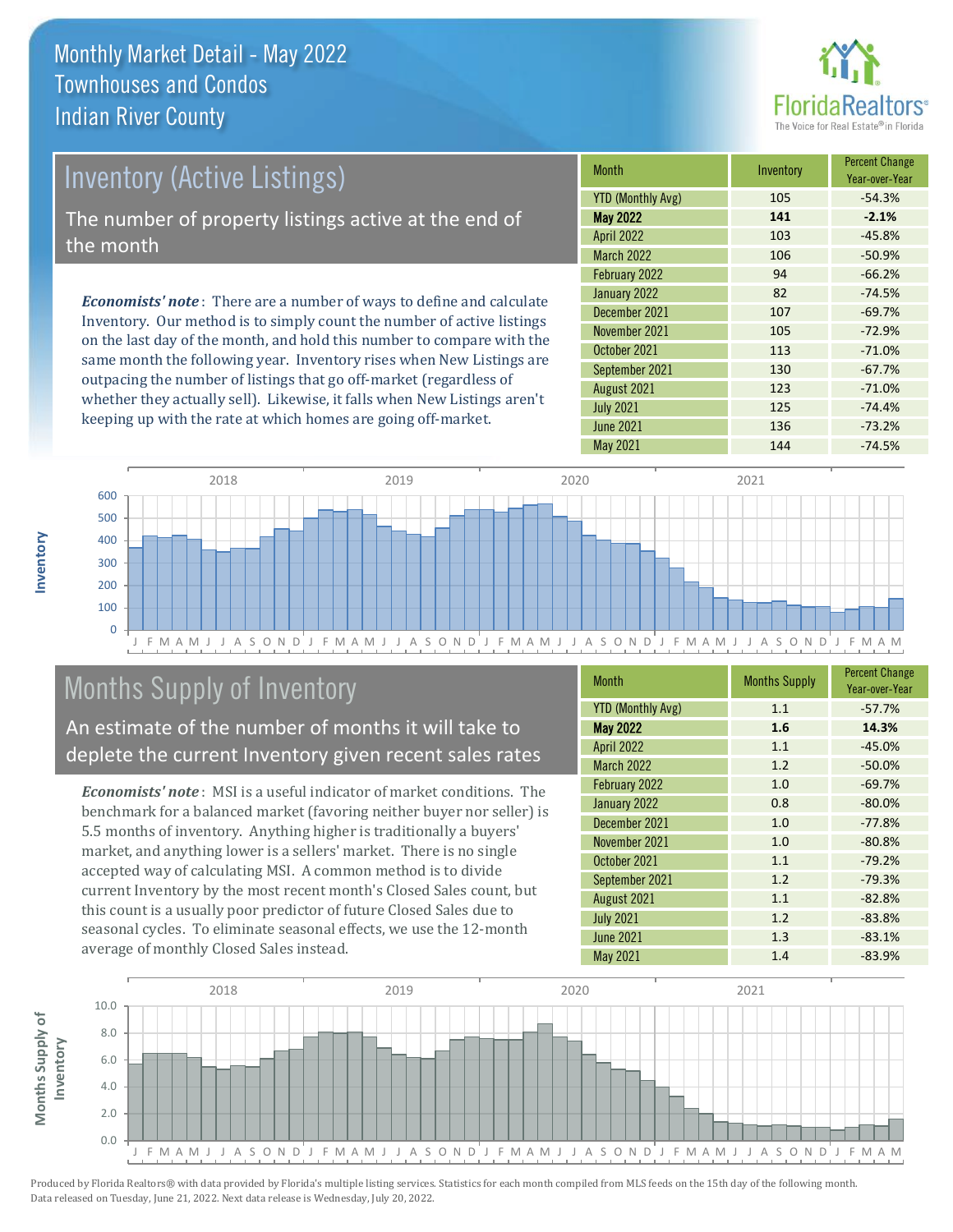

## Closed Sales by Sale Price

The number of sales transactions which closed during the month

*Economists' note:* Closed Sales are one of the simplest—yet most important—indicators for the residential real estate market. When comparing Closed Sales across markets of different sizes, we recommend comparing the percent changes in sales rather than the number of sales. Closed Sales (and many other market metrics) are affected by seasonal cycles, so actual trends are more accurately represented by year-over-year changes (i.e. comparing a month's sales to the amount of sales in the same month in the previous year), rather than changes from one month to the next.





## Median Time to Contract by Sale Price and contract date for all Closed Sales during the month

*Economists' note* : Like Time to Sale, Time to Contract is a measure of the length of the home selling process calculated for sales which closed during the month. The difference is that Time to Contract measures the number of days between the initial listing of a property and the signing of the contract which eventually led to the closing of the sale. When the gap between Median Time to Contract and Median Time to Sale grows, it is usually a sign of longer closing times and/or declining numbers of cash sales.

| <b>Sale Price</b>     | <b>Median Time to</b><br>Contract | <b>Percent Change</b><br>Year-over-Year |
|-----------------------|-----------------------------------|-----------------------------------------|
| Less than \$50,000    | (No Sales)                        | N/A                                     |
| $$50,000 - $99,999$   | 7 Days                            | $-78.1%$                                |
| $$100,000 - $149,999$ | 11 Days                           | $-35.3%$                                |
| $$150,000 - $199,999$ | 8 Days                            | $-72.4%$                                |
| \$200,000 - \$249,999 | 10 Days                           | $-56.5%$                                |
| \$250,000 - \$299,999 | 8 Days                            | $-79.5%$                                |
| \$300,000 - \$399,999 | 15 Days                           | $-77.3%$                                |
| \$400,000 - \$599,999 | 10 Days                           | $-16.7%$                                |
| \$600,000 - \$999,999 | 10 Days                           | $-47.4%$                                |
| \$1,000,000 or more   | 8 Days                            | $-85.2%$                                |



**Closed Sales**

**Median Time to Contract**

**Median Time to Contract** 

The median number of days between the listing date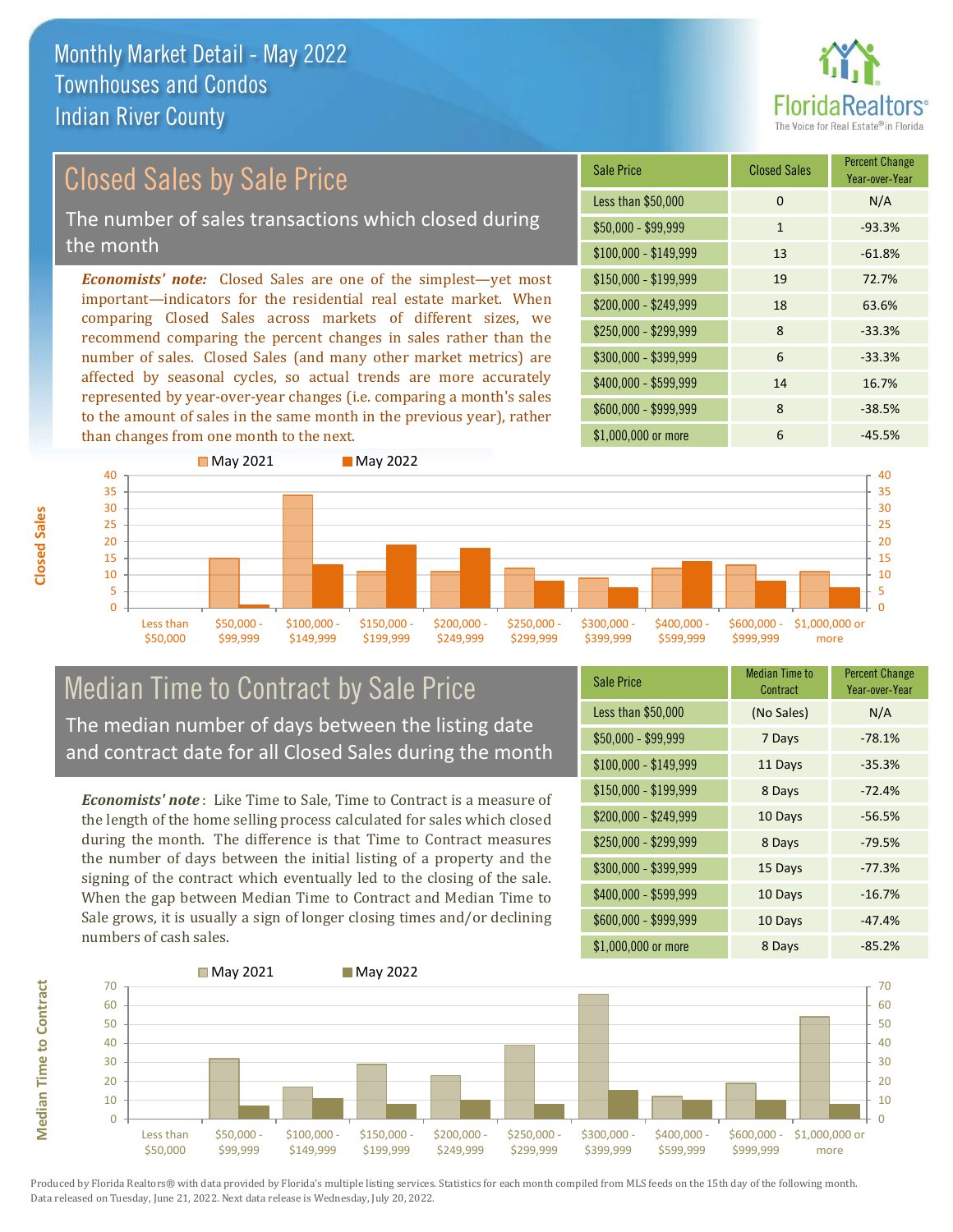

## New Listings by Initial Listing Price

The number of properties put onto the market during the month

*Economists' note:* New Listings tend to rise in delayed response to increasing prices, so they are often seen as a lagging indicator of market health. As prices rise, potential sellers raise their estimations of value—and in the most recent cycle, rising prices have freed up many potential sellers who were previously underwater on their mortgages. Note that in our calculations, we take care to not include properties that were recently taken off the market and quickly relisted, since these are not really *new* listings.





#### Inventory by Current Listing Price The number of property listings active at the end of the month

*Economists' note* : There are a number of ways to define and calculate Inventory. Our method is to simply count the number of active listings on the last day of the month, and hold this number to compare with the same month the following year. Inventory rises when New Listings are outpacing the number of listings that go off-market (regardless of whether they actually sell). Likewise, it falls when New Listings aren't keeping up with the rate at which homes are going off-market.

| <b>Current Listing Price</b> | Inventory | <b>Percent Change</b><br>Year-over-Year |
|------------------------------|-----------|-----------------------------------------|
| Less than \$50,000           | 0         | N/A                                     |
| $$50,000 - $99,999$          | 0         | $-100.0%$                               |
| $$100,000 - $149,999$        | 9         | $-40.0%$                                |
| $$150,000 - $199,999$        | 30        | 114.3%                                  |
| \$200,000 - \$249,999        | 21        | 162.5%                                  |
| \$250,000 - \$299,999        | 15        | 36.4%                                   |
| \$300,000 - \$399,999        | 8         | $-42.9%$                                |
| \$400,000 - \$599,999        | 15        | 15.4%                                   |
| \$600,000 - \$999,999        | 13        | $-7.1%$                                 |
| \$1,000,000 or more          | 30        | $-30.2%$                                |



Produced by Florida Realtors® with data provided by Florida's multiple listing services. Statistics for each month compiled from MLS feeds on the 15th day of the following month. Data released on Tuesday, June 21, 2022. Next data release is Wednesday, July 20, 2022.

**Inventory**